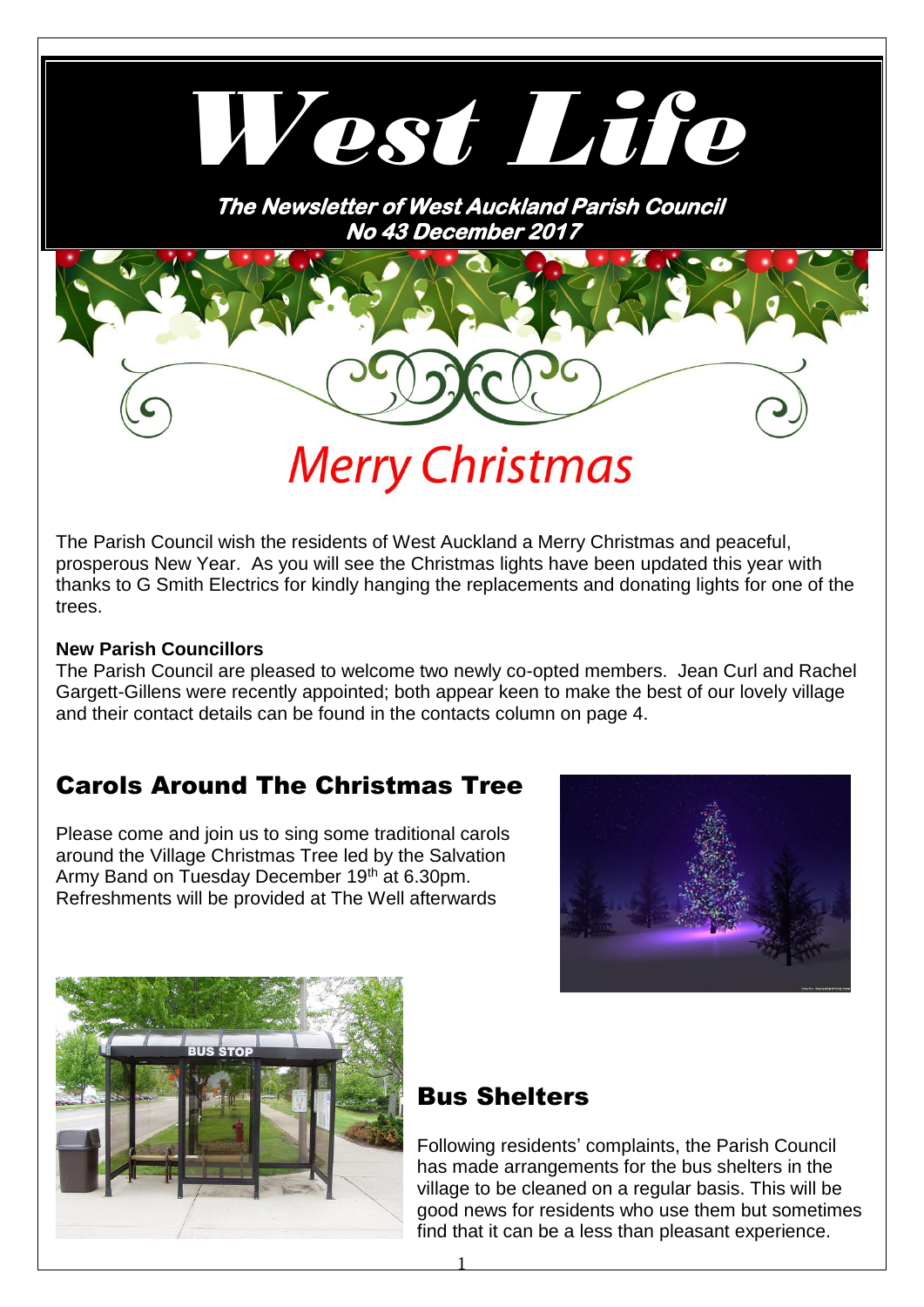## Remembrance Day Service

It was wonderful to see another excellent turnout for the service held at the Village Memorial on Sunday November 12<sup>th</sup>. Led by Revd. Canon Robert McTeer, the service included the reading of the names of those commemorated and the laying of wreaths representing The Lord Lieutenant of County Durham, The Royal British Legion, Bishop Auckland Air Cadets, Durham Constabulary, Durham County Council, West Auckland Parish Council, St Helen's Scout Group, St Helen's Guide Group, St Helen's Rainbows and Brownies, West Auckland Women's Institute and West Auckland Working Men's Club.

The procession through the village was led by the Ferryhill Town Band

Many thanks to everyone who helped in any way with the organisation of the event





Air cadets from 2505(Bishop Auckland) Squadron participated in several Remembrance Sunday parades including West Auckland, Bishop Auckland and Spennymoor. Impeccably turned out in their smart uniforms, they marched to the Pant and laid a wreath on behalf of the Royal Air Force and Air Cadets. The Squadron parades on Monday and Thursday evenings, 1830 to 2130, at the Reserve Forces Centre, St Andrews Road, Bishop Auckland, DL14 6RT. Further details for 12 to 18 years of age male and female young persons can be obtained by emailing '2505@aircadets.org

### WestLife Delivery

The Parish Council would like to record their thanks to the members of St Helen's Scout Group who have taken on the task of delivering WestLife starting with the last edition. They did an excellent job. However, if you have found a copy but didn't receive one via their delivery service when you should have done, please notify the Parish Clerk so that you don't miss out!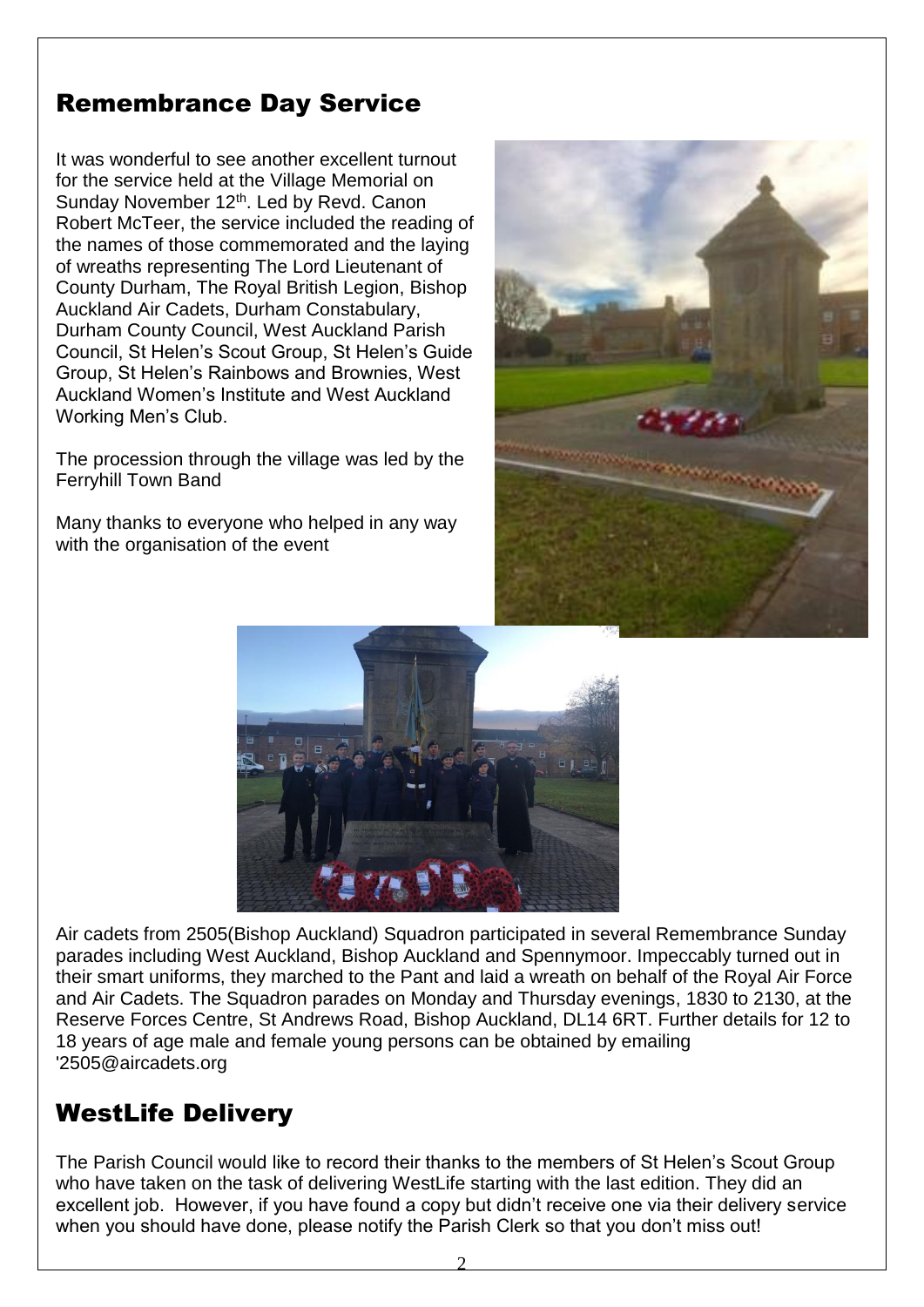# Spring Bulbs

As promised in the last edition of WestLife, a large number of bulbs have been planted around the village to complement the existing flowers. We look forward to seeing the results next Spring but this is an ongoing project and the plan is to plant more bulbs next Autumn. Some of the bulbs planted this year were donated by residents: if anybody wishes to do this for next year's planting they would be more than welcome. It would also be good to know if any local businesses would be interested in contributing and maintaining flower tubs outside their properties.



The 'big plant' was led by Councillors Chris Smith and Neil Simpson, ably assisted by Councillor Martin Roberts, resident Audrey Beck and former Parish Council Chair Hazel Charlton who provided encouragement and coffee! Two local police officers were also spotted lending a hand.

Many thanks to everybody – and special thanks to **tool-time Ltd** from South Church Enterprise Park who provided a turf cutter to make the job easier.

## Where would you access a defibrillator if needed?



Another reminder that there is a defibrillator in the village which is kept at Devonshire House: this is essentially so that it can be accessed 24 hours a day should the need arise. There is no expectation that the staff will use it for an emergency outside the building, rather that they can make it available if required.

You don't need to be trained to use it but there are training sessions available for anybody who would be interested. Please contact the Parish Clerk.

The most important thing is that everybody knows the defibrillator exists, where it is and that it is readily available for anybody who is prepared to use it if they are present when such an emergency occurs.

## As seen on TV…….

If you have access to BBC iPlayer, you might like to catch up with a BBC2 programme which aired at 7.00pm on Monday November 13<sup>th</sup>. Celebrity Antiques Road Trip, featuring 'Wild at Heart' costars Stephen Tompkinson and Hayley Mills, dotted about various North East locations, not only looking for items to buy but also calling in at places of interest.

One of the stopping-off points was West Auckland and a view of the World Cup statue (with the trees in the background swaying about in the wind of course); Stephen Tompkinson was fascinated by the tale of the amateur village team winning and then retaining the Thomas Lipton Trophy in the early 1900s as explained to him at the Football Club by Chairman Jim Palfreyman. He seemed quite excited to hold a real winner's



medal alongside the replica trophy. *It all helps to put West Auckland on the map.*